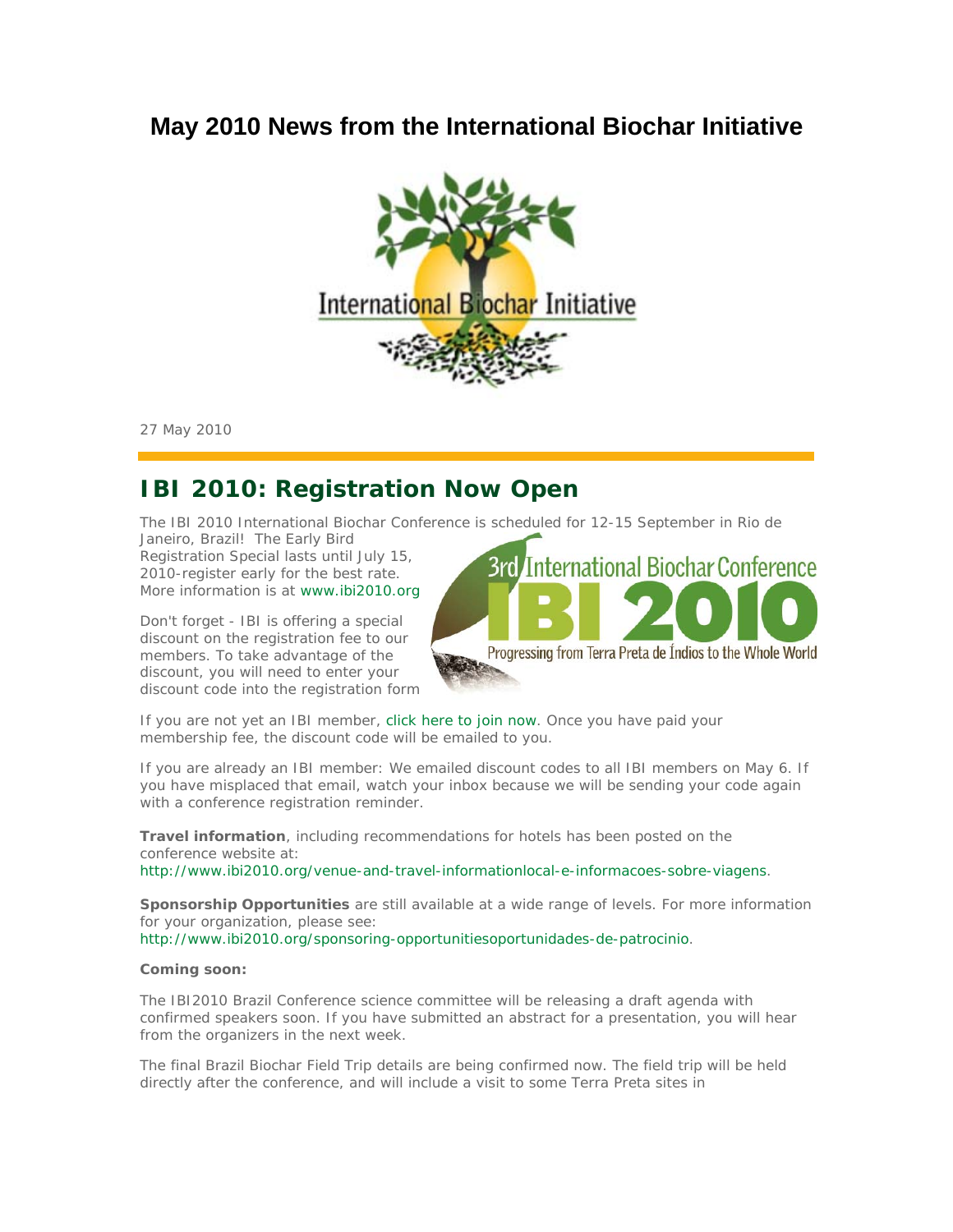Manaus. More information as well as the opportunity to register for this exciting biochar/Terra Preta excursion will be posted on the conference website by mid-June, at www.ibi2010.org.

## **Biochar Featured at White House Clean Energy Economy Forum**

IBI Executive Director Debbie Reed participated in a Clean Energy Economy Forum at the White House held on Wednesday, May 5, 2010. The invitation-only event, hosted by USDA Secretary Tom Vilsack, with a welcome and introduction provided by White House Council on Environmental Quality Chair Nancy Sutley, featured discussions and a presentation on biochar.

Ken Moss, CEO of Piedmont BioProducts of Virginia, spoke on a panel on Energy Opportunities for Rural Economic Development, moderated by Secretary Vilsack. Moss discussed his company's biochar and energy project in Virginia, and spoke of the opportunities and potential for biochar projects to further rural development, mitigate climate change, and provide renewable energy resources from farm waste.

Secretary Vilsack continues to be a knowledgeable and high-profile spokesperson on the benefits of biochar for climate change mitigation and farm economic and environmental enhancements, and he highlighted the merits of biochar for rural America at the Forum.

### **Biochar Provisions in American Power Act**

On May 12, US Senators Kerry and Lieberman released a discussion draft of their energy and climate bill, the American Power Act. The bill contains several important provisions to support deployment of biochar as a climate mitigation and adaptation tool.

The APA contains three specific provisions related to biochar. The first provision is under the domestic offset program, under Title II, Subtitle A - Global Warming Pollution Reduction. Eligible Projects, (Section 734, Part D - Offset Credit Program for Domestic Emission Reductions), includes "projects for biochar production and use". The second and third biochar provisions fall under Title II, Subtitle C - Achieving Fast Mitigation, Part II - Black Carbon.

For more information on the bill, visit the IBI Policy page for US policy: http://www.biochar-international.org/policy/unitedstates.

## **Project Profile: Burt's Greenhouses: Using Co-Generation to Heat the Facility and Produce Biochar in Canada**

Burt's Greenhouses is a family owned business located in Odessa, Ontario, Canada (near Kingston). Brian Burt and Ruth Hayward started the business in 1981, and they grow and sell annuals, perennials and shrubs directly to consumers as well as through garden centers. In the winter their heating requirements are 50,000 square feet (4,600 m2) of greenhouses, heated by hot water from pyroylized biomass. The biomass

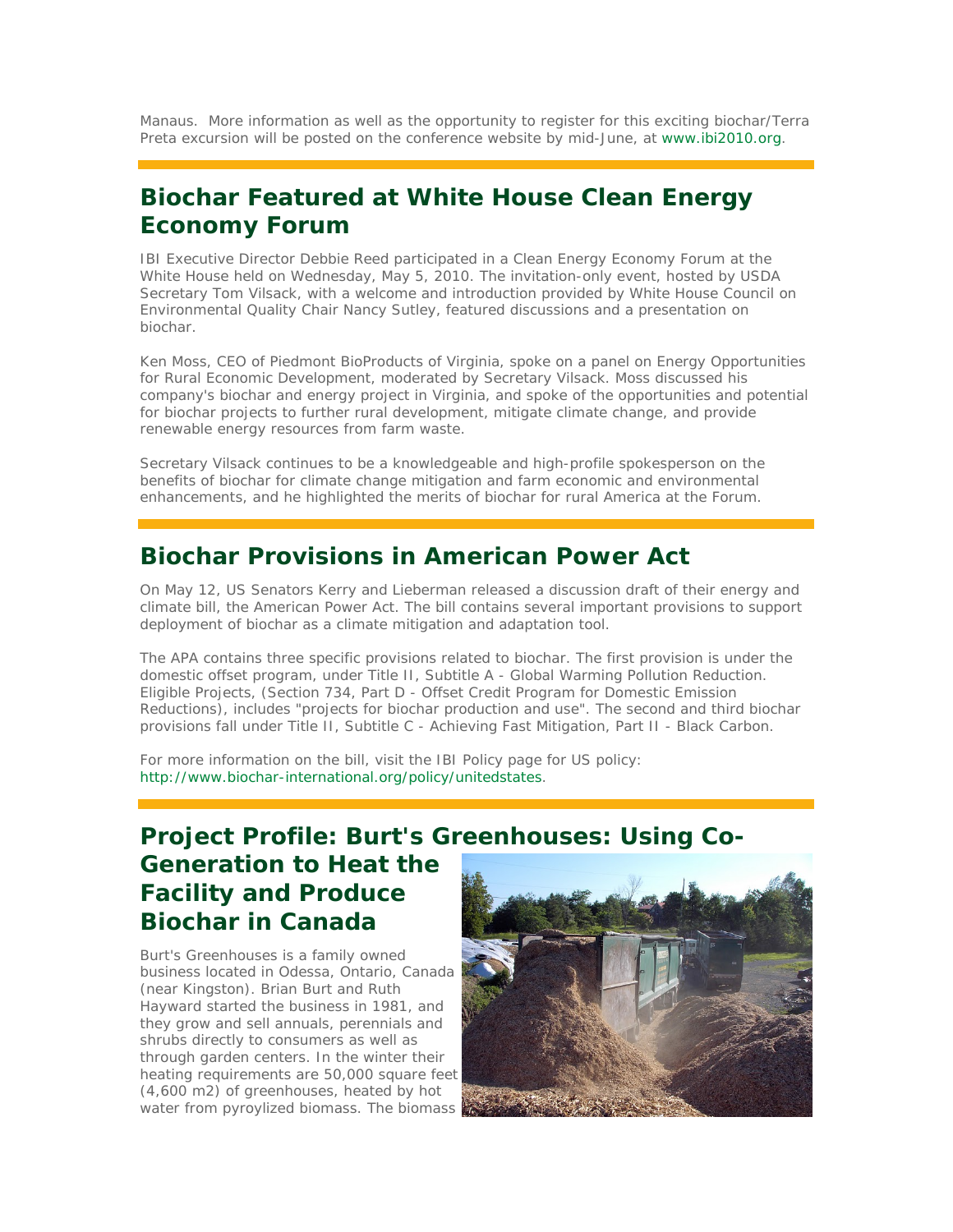feedstock consists of wood waste, mostly from used shipping pallets and "clean" construction waste (i.e. wood not treated with heavy metals or other toxic substances). Brian and employee Alex English, who had previous experience with pyrolysis technology, have been inventing and modifying current hardware (and software!) to improve the efficiency and cleanliness of their continuous pyrolysis process and allow the production of biochar.

To read the remainder of this article, please see: http://www.biochar-international.org/burtsgreenhouse

*Photo: The chipped wood feedstock arrives at the facility; photo courtesy of Burt's Greenhouses*

# **Project Profile: Biochar at Heritage High, United States**

*By Tom Miles*

On April 30th, IBI's Kelpie Wilson and I attended an energy fair at Heritage High School in Vancouver, Washington. For the past few months, Kelpie and I have been helping teachers and students at the school learn about biochar. Teacher Darlyn Wendlandt started the program last year when a friend told her about biochar. She knew that the kids do best with hands-on learning, so she searched the Internet for an appropriate project. She found Kelpie's presentation on her backyard biochar retortkiln and was especially interested in the pizza oven Kelpie had incorporated in the top of the kiln. School rules prohibit open fires on school property, so she brought a group



of students to her own backyard where they built and fired the retort-kiln last fall. But when the students wanted to demonstrate the project at school for the annual energy fair, they had to find an alternative to wood for firing the kiln.

Darlyn Wendlandt and teacher Jim Neiman, whose welding class fabricated the retort, saw the problem as an opportunity to demonstrate one more way that biochar could be integrated with other school projects in renewable energy. They would try using biodiesel to fire the kiln.

To read the remainder of this story, please see: http://www.biochar-international.org/heritagehigh

*Photo: Teacher Darlyn Wendlandt and students build a brick kiln around the biochar retort; courtesy of Kelpie Wilson.*

### **Biochar Briefs - News Roundup for May 2010**

A number of new biochar reports, ventures and grants were announced in May, including the following:

*Cornell University Releases Feasibility Study* - A study of the proposed Cornell University Renewable Bioenergy Initiative (CURBI), United States, found that Cornell could produce US \$2 million worth of renewable energy per year that could be used to heat and power the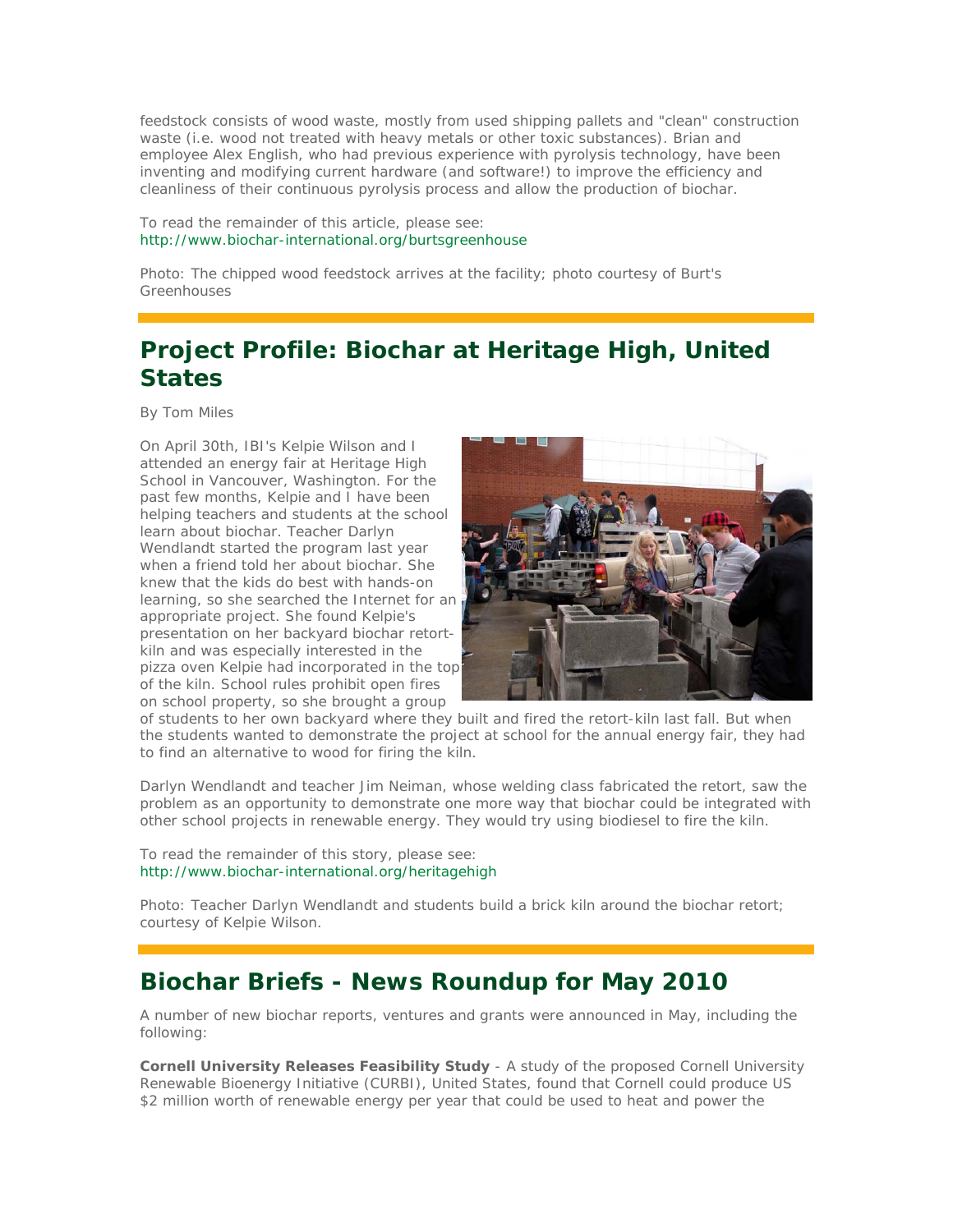Cornell greenhouses. The study began with a survey of available biomass, from food waste to animal bedding as well as dedicated wood and energy crops grown on university land within a 25-mile radius of the campus. The study estimates the lands could sustainably produce about 16,000 dry tons of organic matter annually. Plans include a slow pyrolysis plant to co-generate energy and biochar.

*Prestigious Scholarship Awarded* - Federico Berruti, PhD candidate in Chemical Engineering at University of Western Canada, received the Vanier scholarship for his work titled, "Bio-oil and bio-char production - feedstock preparation, feeding system optimization, and novel condensation and fractionation techniques for mobile and stationary fast Pyrolysis Reactors."

*Biochar Project Receives Award from National Science Foundation and Gates Foundation* - The Basic Research to Enable Agricultural Development (BREAD) program, cofunded by NSF and the Gates Foundation, has awarded a \$583,707 grant for a project titled: "Biochar Inoculants for Enabling Smallholder Agriculture." IBI Board Chairman, Johannes Lehmann, is the Principle Investigator. The objective of this project is to provide fundamental knowledge of how to best develop and use biochar inoculants within smallholder agriculture systems in Kenya. The project will investigate whether biochar inoculants can be developed that enhance crop growth by improving growth conditions for nitrogen fixing bacteria, plant growth promoting rhizobacteria and arbuscular mycorrhizal fungi. It is the first of its kind to embrace a full life-cycle approach to solving carbon constraints in small-holder agriculture that can be locally implemented and managed. This project will build local capacity in teaching, learning and research both in Kenya and the US.

# **IBI Website Highlight: Project Profiles**

With the number of biochar projects growing worldwide, IBI is committed to sharing the struggles and successes of different types of work around the world. We profile at least 2 projects a month pulled from our IBI member project database to showcase more information on what is happening on the project level. We invite you to take a look at our past project profiles on the IBI website at:

http://www.biochar-international.org/projects/practitioner/profiles.

If your company or organization would like to be featured with a profile, please contact us at info@biochar-international.org

# **Early registration deadline June 1 - Biochar2010: U.S. Biochar Initiative Conference**

The early registration deadline is just one week away! Take advantage of the discounted rate savings with registration by June 1.

The Biochar 2010: U.S. Biochar Initiative Conference at Iowa State University on June 27 - 30 is designed to advance our understanding of the science and policy issues related to biochar as both an agent for carbon sequestration as well as an



amendment for soils. The conference is dedicated to bringing together researchers, industry professionals, and entrepreneurs to learn of recent advances in biochar science, technology,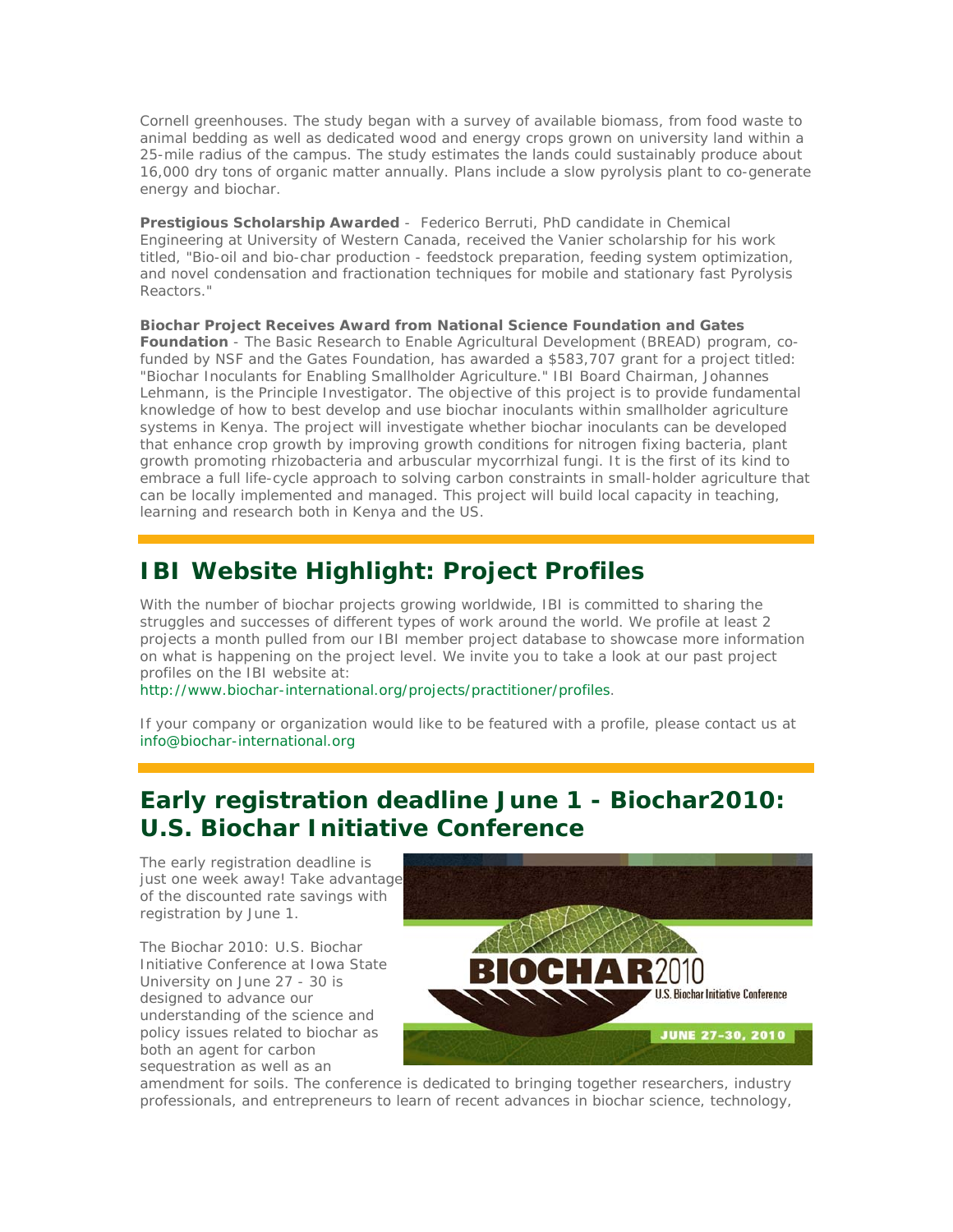and policy.

**Exhibiting opportunities**: Exhibiting during the conference gives your organization an opportunity to network with over 500 conference attendees made up of scientists, engineers, policymakers, policy analysts, producers and users.

The Bioeconomy Institute of Iowa State University is lead sponsor, organizer, and host for the conference. USBI, the United States Biochar Initiative, is co-sponsor of the event. Check the website, www.biochar2010.org, for the full program, speaker profiles, exhibitor, and sponsorship opportunities.

## **Regional Biochar Group Updates**

To read more on regional and national biochar groups, please see IBI's website at: www.biochar-international.org/network/communities. This month includes updates from Biochar Northeast (United States) and the Pioneer Valley Biochar Initiative (PVBI).

#### **Biochar Northeast (United States)**

Biochar Northeast will be running a Biochar Theater at the 16th Annual SolarFest (www.solarfest.org) in Tinmouth, Vermont July 16 - 18. In addition to the theater, Biochar Northeast will maintain an information and sales booth and make presentations in the education tents. We are looking for volunteers for our information and sales booth and for Biochar Theater demonstrations. Biochar New England will be producing more or less continuous demonstrations at the Biochar Theater If you would like to display or demonstrate in the Biochar Theater, contact Peter Hirst at peter@newenglandbiochar.org. To volunteer at the display booth, contact Doug Clayton at dnclayton@wildblue.net.

For more information on the group, please see: www.biochar-international.org/regional/northeast.

#### **Pioneer Valley Biochar Initiative (PVBI) (United States)**

The PVBI is continuing its efforts to evaluate means for producing and using biochar with an emphasis on small farms, primarily in the Pioneer Valley of central Massachusetts. A shipment of char from a former charcoal manufacturing facility in Connecticut has been brought to the PVBI site at the New England Small Farm Institute (NEFSI). Field tests are currently underway to evaluate its potential as biochar for agricultural use. Additionally, a grant has been tentatively approved by the state to aid in the purchase of a device, probably an Adam Retort, to produce biochar to study means and economics of distribution and use.

A "Sustainability Summit" sponsored by Co-Op Power will be held in Holyoke MA on June 19. We are planning to have a booth and workshop at this event.

A "Biochar Camp" will be held at the NEFSI site in August. Users and producers of biochar throughout the Northeast will be encouraged to attend to demonstrate their procedures.

Two PVBI members had an abstract accepted for a paper to be presented on "Biochar: Mother Nature's Nanotechnology" at the Symposium on "Black Carbon as Geosorbant and Beyond" to be held at the National Meeting of the American Chemical Society in Boston, August 22-26, 2010.

For more information, please see the full PVBI update report at: http://www.biochar-international.org/sites/default/files/PVBI\_5.2010.pdf.